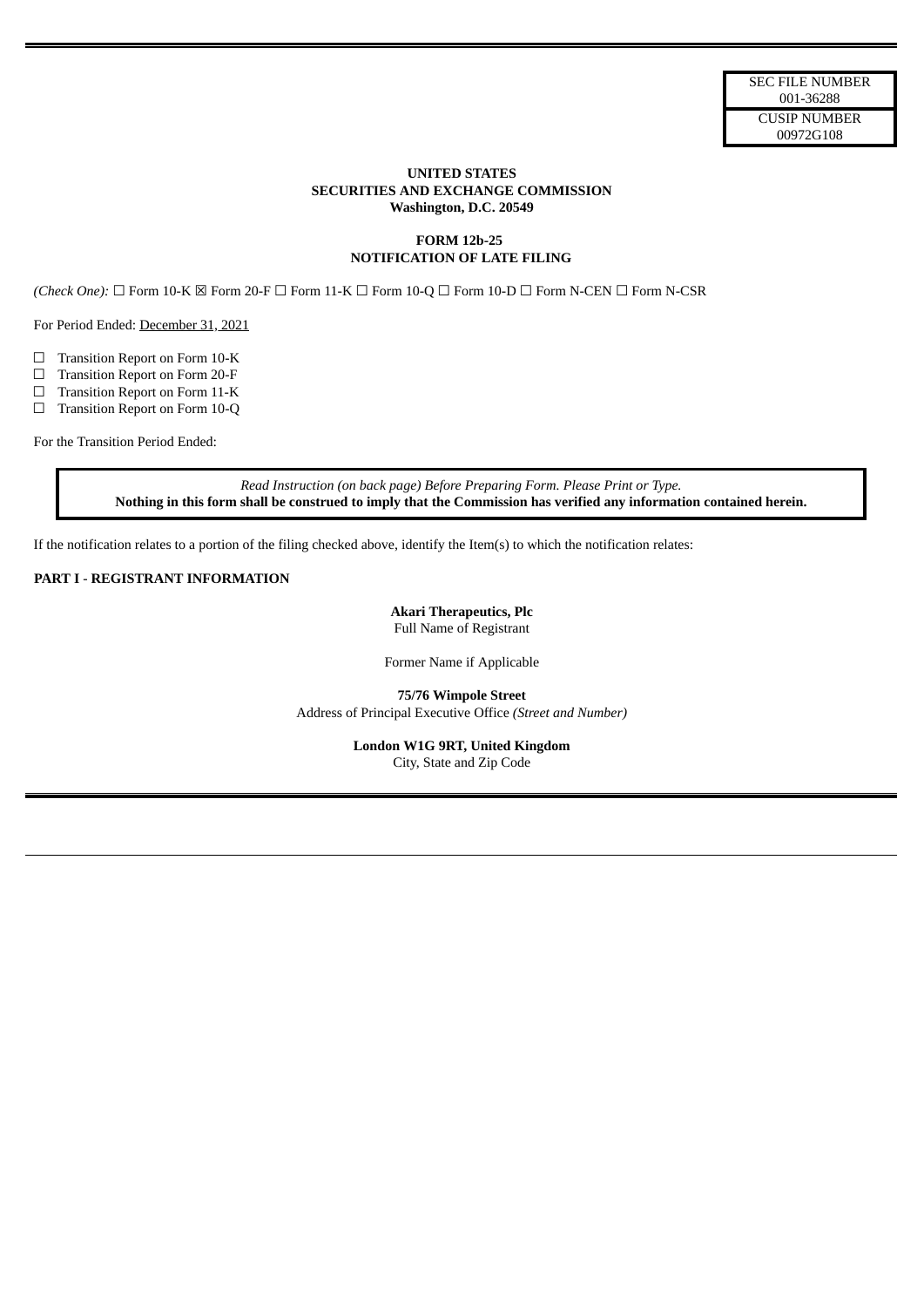### **PART II** - **RULES 12b-25(b) AND (c)**

If the subject report could not be filed without unreasonable effort or expense and the registrant seeks relief pursuant to Rule 12b-25(b), the following should be completed. (Check box if appropriate)

- (a) The reason described in reasonable detail in Part III of this form could not be eliminated without unreasonable effort or expense
- (b) The subject annual report, semi-annual report, transition report on Form 10-K, Form 20-F, Form 11-K, Form N-CEN or Form N-CSR, or portion thereof, will be filed on or before the fifteenth calendar day following the prescribed due date; or the subject quarterly report or transition report on Form 10-Q or subject distribution report on Form 10-D, or portion thereof, will be filed on or before the fifth calendar day following the prescribed due date; and
- (c) The accountant's statement or other exhibit required by Rule 12b-25(c) has been attached if applicable.

## **PART III** - **NARRATIVE**

☒

State below in reasonable detail why Forms 10-K, 20-F, 11-K, 10-Q, 10-D, N-CEN, N-CSR, or the transition report or portion thereof, could not be filed within the prescribed time period.

The compilation, dissemination, and review of the information required to be presented in the Form 20-F for the fiscal year ended December 31, 2021 has imposed time constraints that have rendered timely filing of the Form 20-F impracticable. As a result, the Registrant is still in the process of compiling required information to complete the Form 20-F, and its independent registered public accounting firm requires additional time to complete its review of the financial statements for the fiscal year ended December 31, 2021. The Registrant anticipates that it will file the Form 20-F no later than the fifteenth calendar day following the prescribed due date.

### **PART IV** - **OTHER INFORMATION**

(1) Name and telephone number of person to contact in regard to this notification

| ,acques<br>≺а<br>nei<br>ıρ | ''44،                     | זר<br>80 N 14<br>л.                         |
|----------------------------|---------------------------|---------------------------------------------|
| <b>Name</b>                | roa<br>∴ode`<br>ה הי<br>. | Number<br>Lelenhone<br>___<br>$\sim$ $\sim$ |

- (2) Have all other periodic reports required under Section 13 or 15(d) of the Securities Exchange Act of 1934 or Section 30 of the Investment Company Act of 1940 during the preceding 12 months or for such shorter period that the registrant was required to file such report(s) been filed? If answer is no, identify report(s). Yes  $\boxtimes$  No  $\Box$
- (3) Is it anticipated that any significant change in results of operations from the corresponding period for the last fiscal year will be reflected by the earnings statements to be included in the subject report or portion thereof? Yes  $\Box$  No  $\boxtimes$ If so, attach an explanation of the anticipated change, both narratively and quantitatively, and, if appropriate, state the reasons why a reasonable estimate of the results cannot be made.